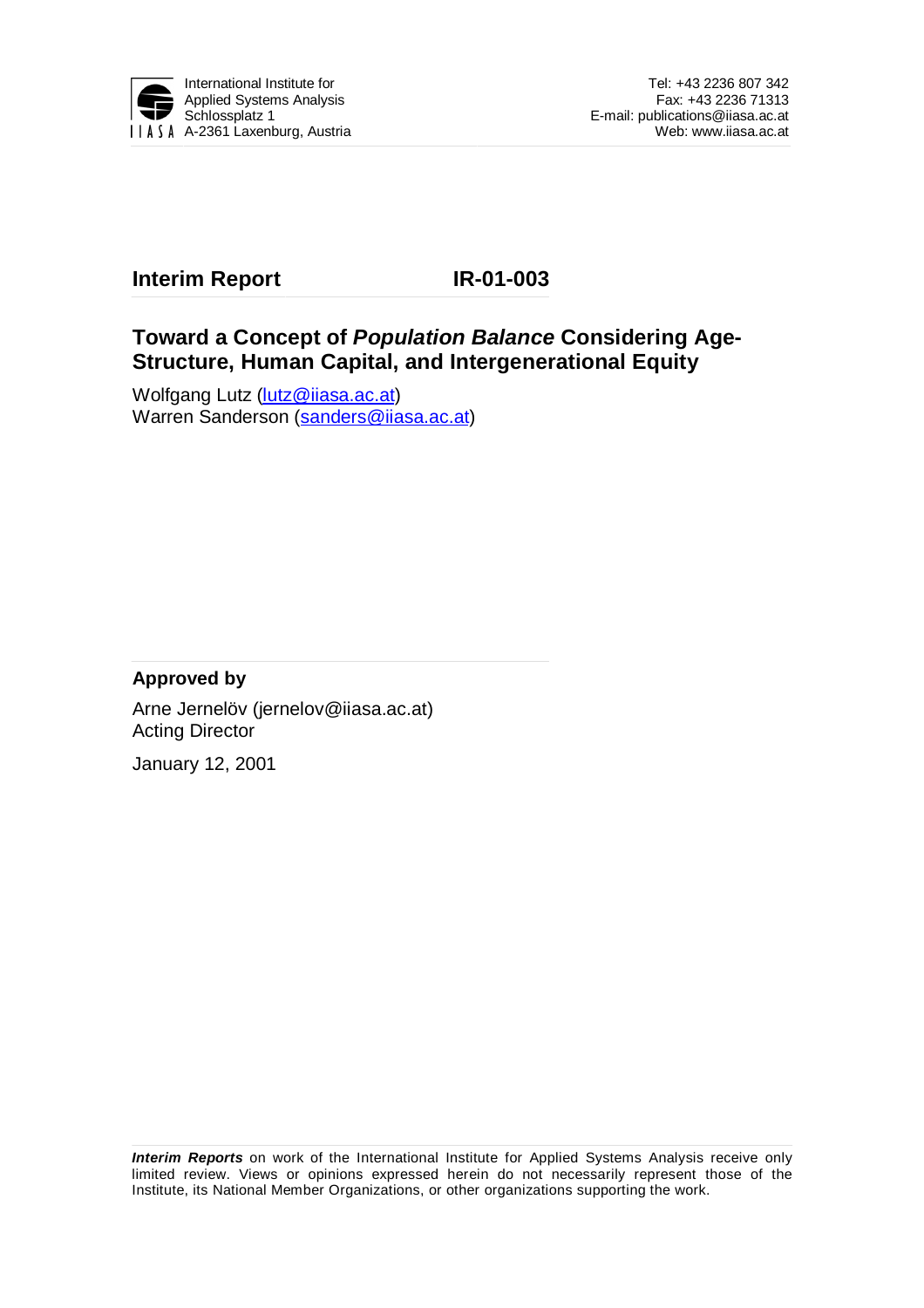# **Contents**

| The International Political Dimension: Trying to Link Concerns about Population<br>Growth, Aging, Education and the Relationship between Generations |  |
|------------------------------------------------------------------------------------------------------------------------------------------------------|--|
| The Dynamics of Changing Age Structures: Analytical Approaches and Empirical                                                                         |  |
| A First Attempt to Simulate Age, Cohort and Human Capital Aspects of "Population"                                                                    |  |
|                                                                                                                                                      |  |
|                                                                                                                                                      |  |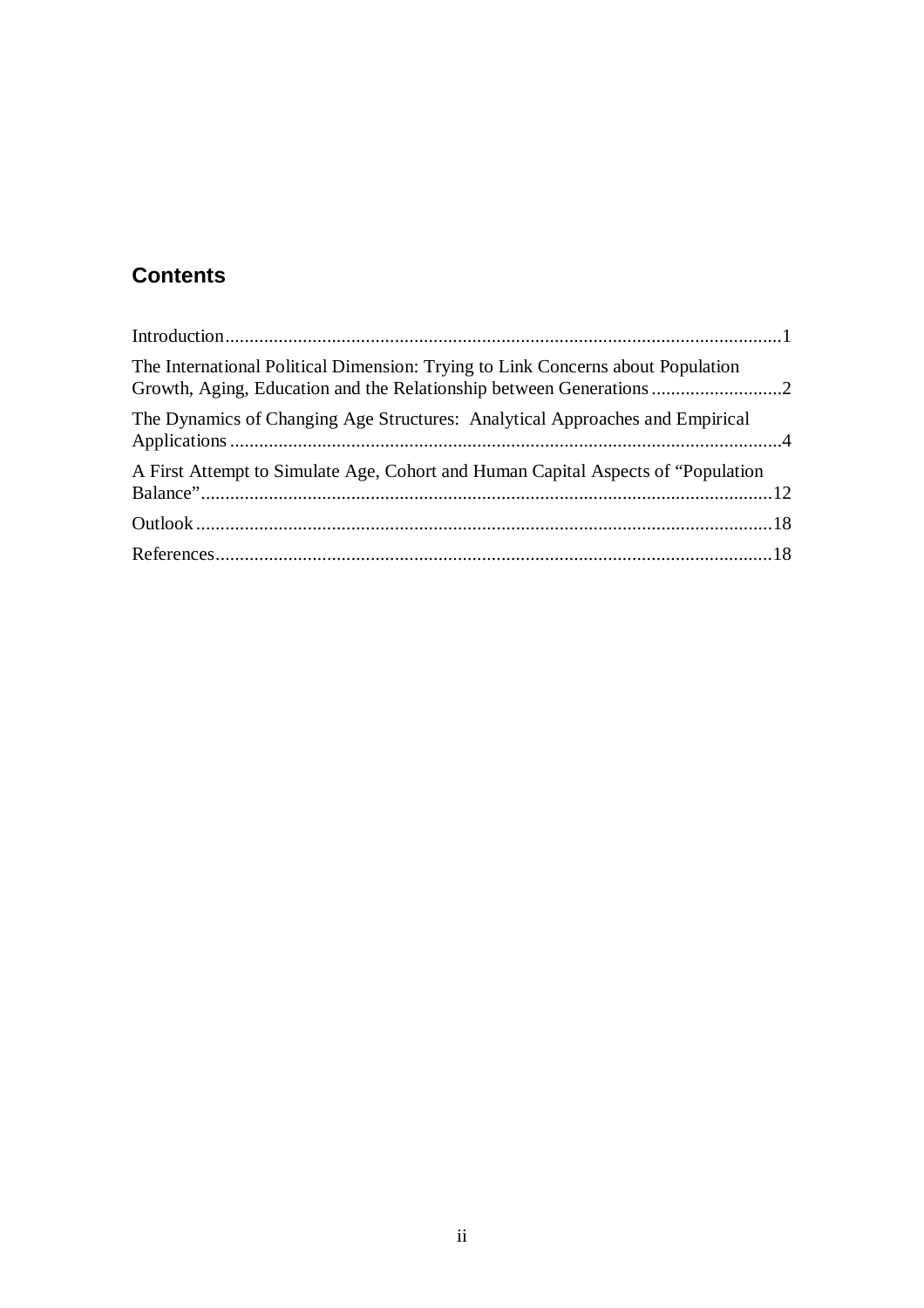# **Abstract**

This paper is a first step in trying to develop a concept incorporating population growth and population aging concerns under one analytical umbrella. Our approach is to try to achieve this through explicitly considering age structural changes through the analysis of age-specific growth rates and the new measure of Cohort Succession Ratios (CSR), which is introduced in this paper. In order to also address the issue of intergenerational equity on both the population aging and the sustainable development concerns, additional emphasis is put on human capital formation as measured by educational attainment as a proxy for productivity. Since age-, sex- and education-specific analysis can readily be carried out in a multi-state population projection context, this approach presents a feasible and operational strategy to work towards the goal of such a more general framework tentatively entitled "population balance."

The paper first discusses the political need for such a more general concept, and then works towards its operational definition through analytical and empirical considerations and the development of a simple simulation model considering age-, cohort- and education-specific productivity and income.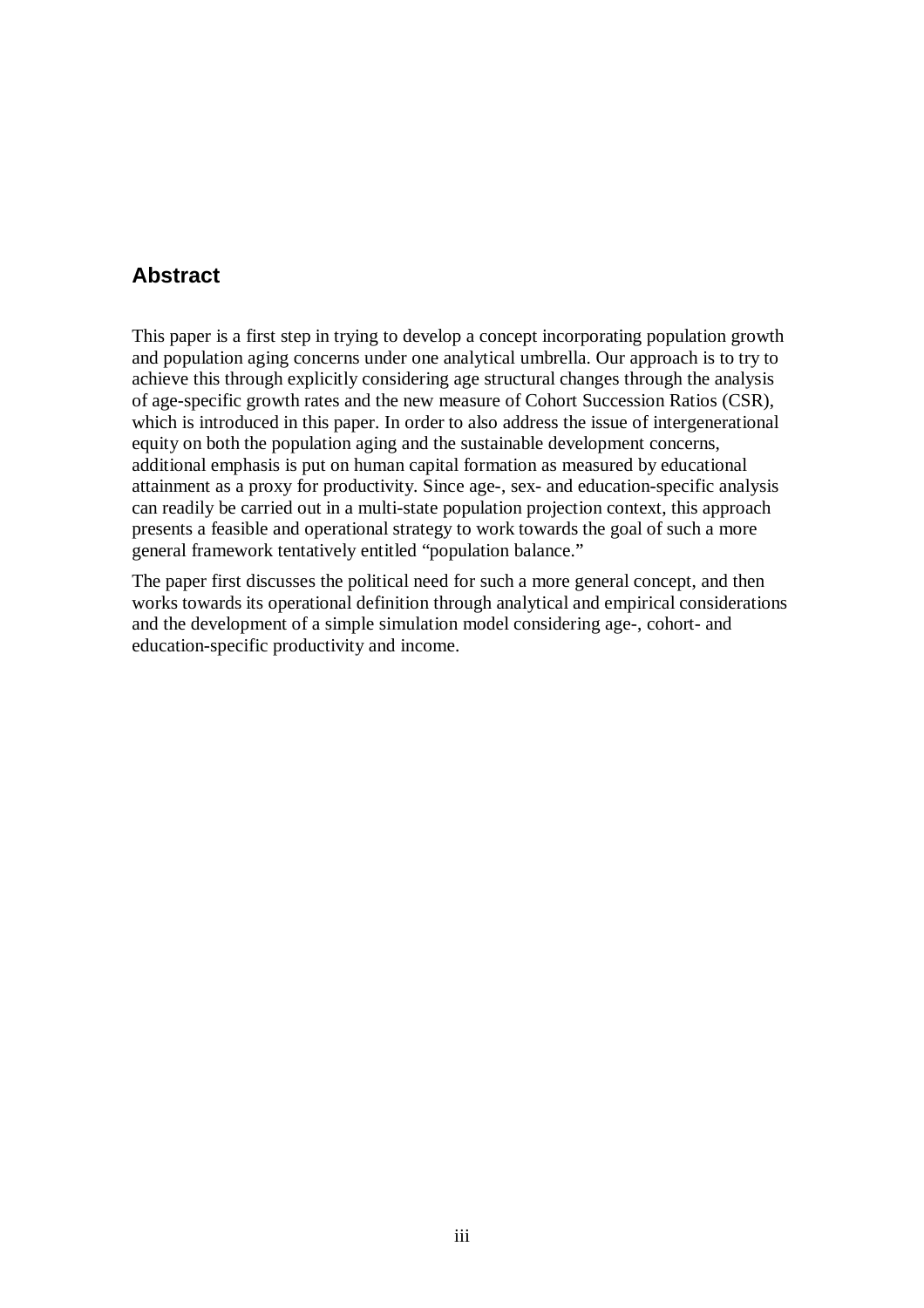# **Acknowledgments**

This paper was presented at the IUSSP/APN Meeting on Age Structural Transitions and Policy Implications, held in Phuket, Thailand, November 8-10, 2000.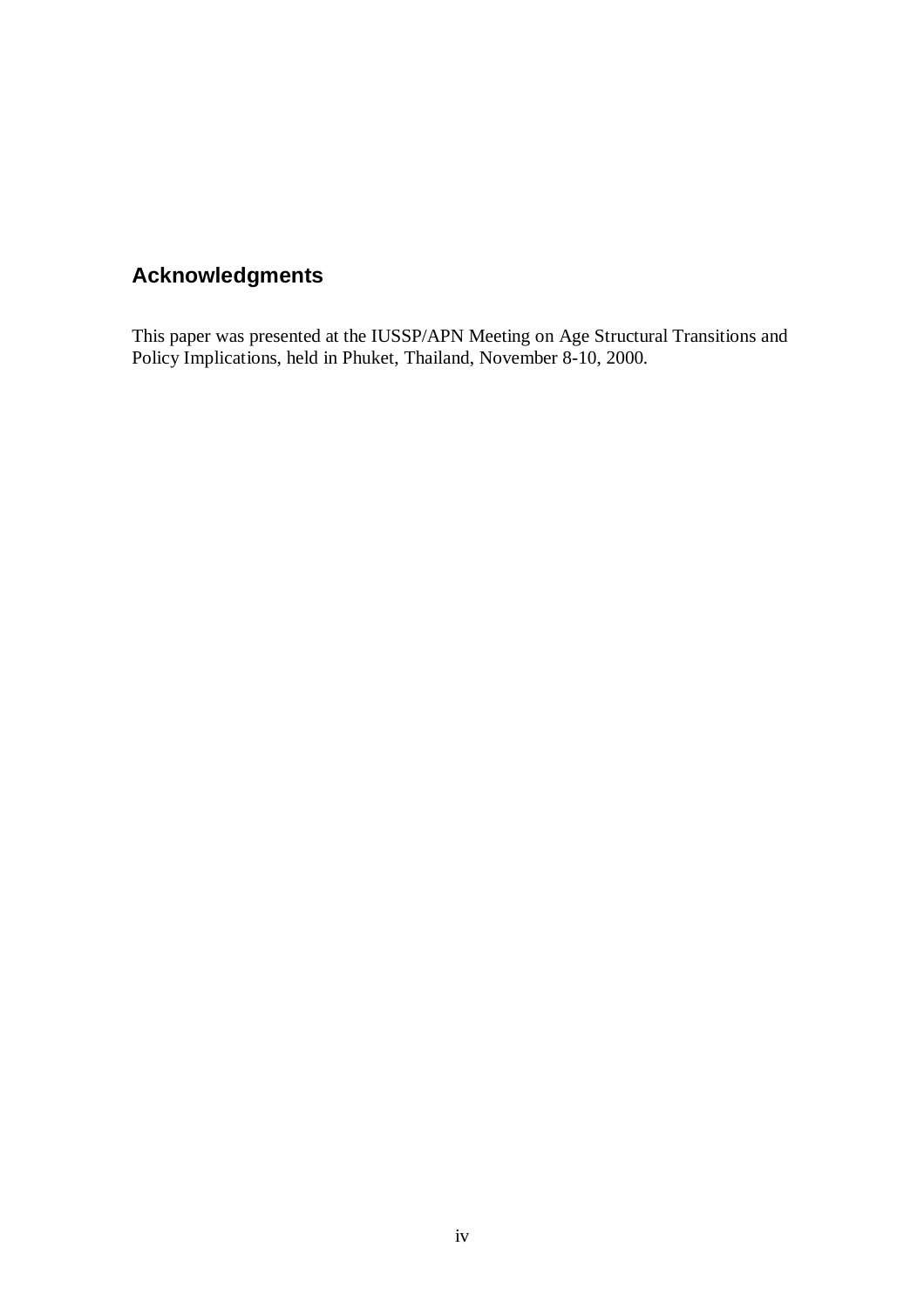# **Toward a Concept of** *Population Balance* **Considering Age-Structure, Human Capital, and Intergenerational Equity**

Wolfgang Lutz and Warren Sanderson

#### **Introduction**

This paper consists of three parts that may at first sight look like three independent contributions. But coming from different sides and using very different tools they all work towards the common goal of trying to define a new concept tentatively labeled *population balance*. The ambitious task is to develop a paradigm that can cover both population growth and population aging concerns. In doing so it must consider both the role of the population variable in development and environmental change, and its role with respect to intergenerational equity. To achieve the bridging between population growth and aging concerns, we must first transcend the conventional focus on total growth rates and look at age-specific growth rates and other age-structural features. Secondly, we must transcend the realm of strictly demographic variables and endogenize into our model another individually measurable population characteristic which probably comes close to age as a key source of population heterogeneity, namely, level of education. The explicit consideration of human capital will allow us to link the implications of both population growth and aging under a joint umbrella framework.

The concept of *population balance* is still rather tentative and needs to be much more rigorously defined. This paper is only a first step in this direction. It is an attempt to approach the issue

(1) First, from the perspective of political needs and priorities: Why do we need a concept of that sort?

(2) Next, it will be approached from a measurement and empirical perspective: How can demographers measure age-structural change? In this context the definition of a new measure of Cohort Succession Ratios (CSRs) seems to be useful.

(3) Finally, it will be approached through a simple simulation model considering age-, cohort- and education-specific productivity and income.

Before we go into the political dimension of this concept and later into the analytical and empirical aspects, it is worth spending a few thoughts on the way the words "population" and "balance" are used here. Population is used in its original macro-level meaning describing a well-defined group of human beings with emphasis on quantitative aspects, which are primarily total size and growth rate, but also on changing distribution by age and sex and place of residence. There are other populationbased characteristics, such as marital status, labor force participation, ethnicity, educational status, etc., which do not represent core demographic dimensions, but often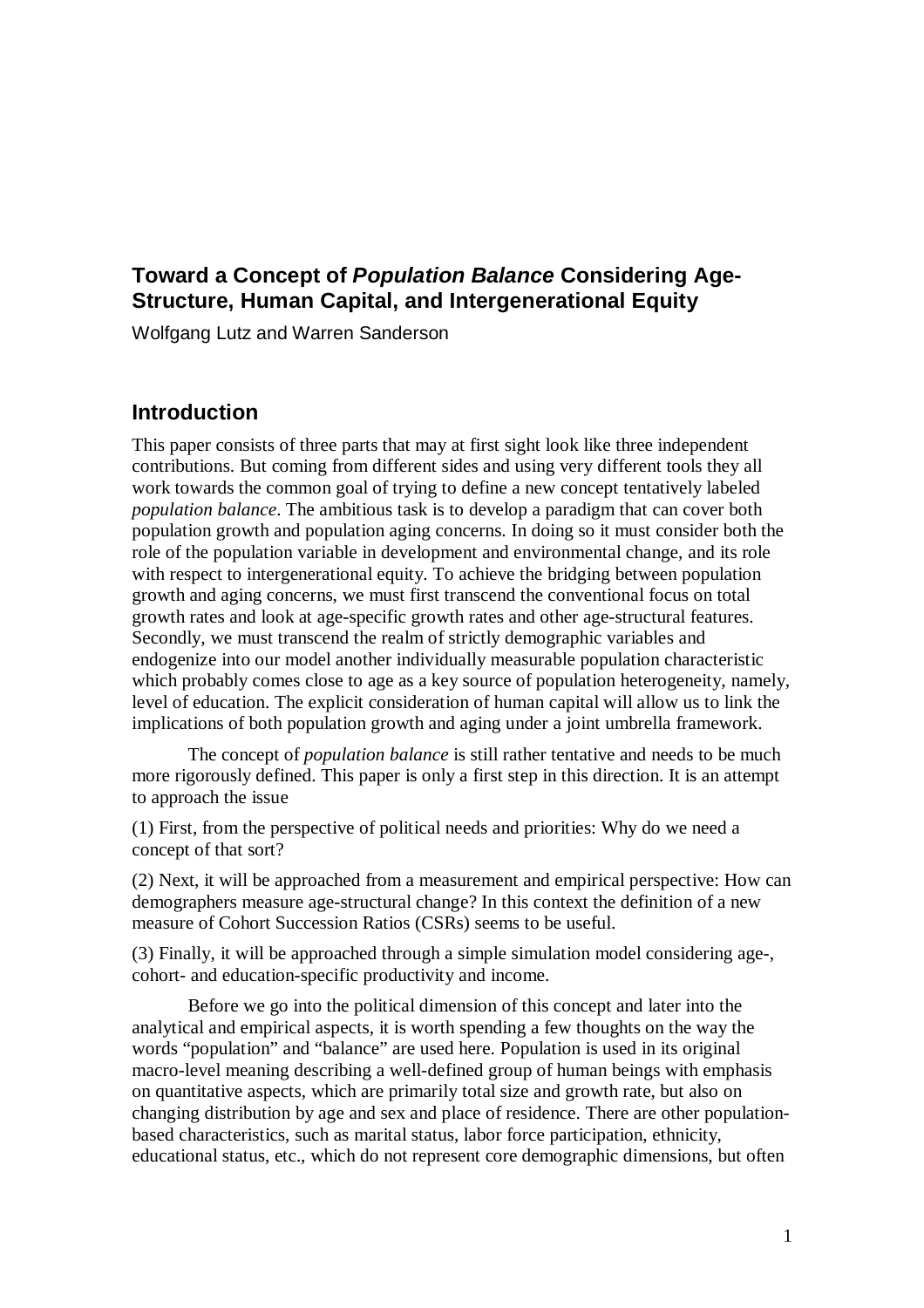enrich population analysis in a meaningful way, especially if they can unambiguously be defined and measured as individual characteristics constituting sub-groups of the population. To such sub-populations the demographic tools of multi-state cohortcomponent analysis and projection can be readily applied. In the context of population balance, educational attainment is considered an additional population dimension because of its paramount importance for both the determinants and consequences of population change. Education is not only one of the most important sources of population heterogeneity (Lutz et al. 1999) but can also be readily measured and projected for all parts of the world (see Lutz and Goujon 2001). Hence the population dynamics considered in this paper comprises the population by age, sex, and educational attainment. In other settings population balance may also include other aspects of population, such as urban/rural place of residence or ethnicity.

The word "balance" does not have any well-defined meaning in population studies. In economics it is sometimes used in the sense of a dynamic consistency of certain elements of economic structure. In this context, "balance" should also have a highly dynamic meaning, like walking on a log in the water being exposed to all kinds of currents and winds and trying not to bend too far to either side and fall into the water. More generally, this assumes that a "balance" is better than an "imbalance" and implies a longer and better life for everybody concerned. "Population balance" then applies this to all cohorts (present and future), both sexes, different social groups and different regional (national) populations.

If, in a political sense, there is a potential model for the notion of "population balance" then it is the notion of "sustainable development." Although it is very poorly defined and people interpret it in surprisingly different ways, it still has become a politically extremely powerful notion<sup>1</sup>; the whole UN system is currently being restructured under the notion of sustainable development. While we hope to define "population balance" in a more precise and operational way than "sustainable development," it is also worth noting that the notion may benefit from not being too narrowly defined. Different people concerned with different aspects of the issue can read different things into it. It could mean the balance between population and the environment; it could mean a balance in the sex and age distribution, a balance across generations, etc. Hence, the challenge is to define the notion wide enough to make it relevant for different groups, but at the same time to provide a choice of different precise definitions and an analytical toolbox that allows for rigorous scientific analysis.

# **The International Political Dimension: Trying to Link Concerns about Population Growth, Aging, Education and the Relationship between Generations**

International population analysis and politics is in disarray these days. There seems to be some confusion about the role of the population variable in social and economic development and environmental change. After decades of strong concern and concerted action against the population explosion, recent news about the end of world population growth to be expected during the second half of this century and fertility declines that

 $<sup>1</sup>$  This is not necessarily surprising, if one thinks, e.g., of how many wars the extremely vague notion of</sup> freedom has caused.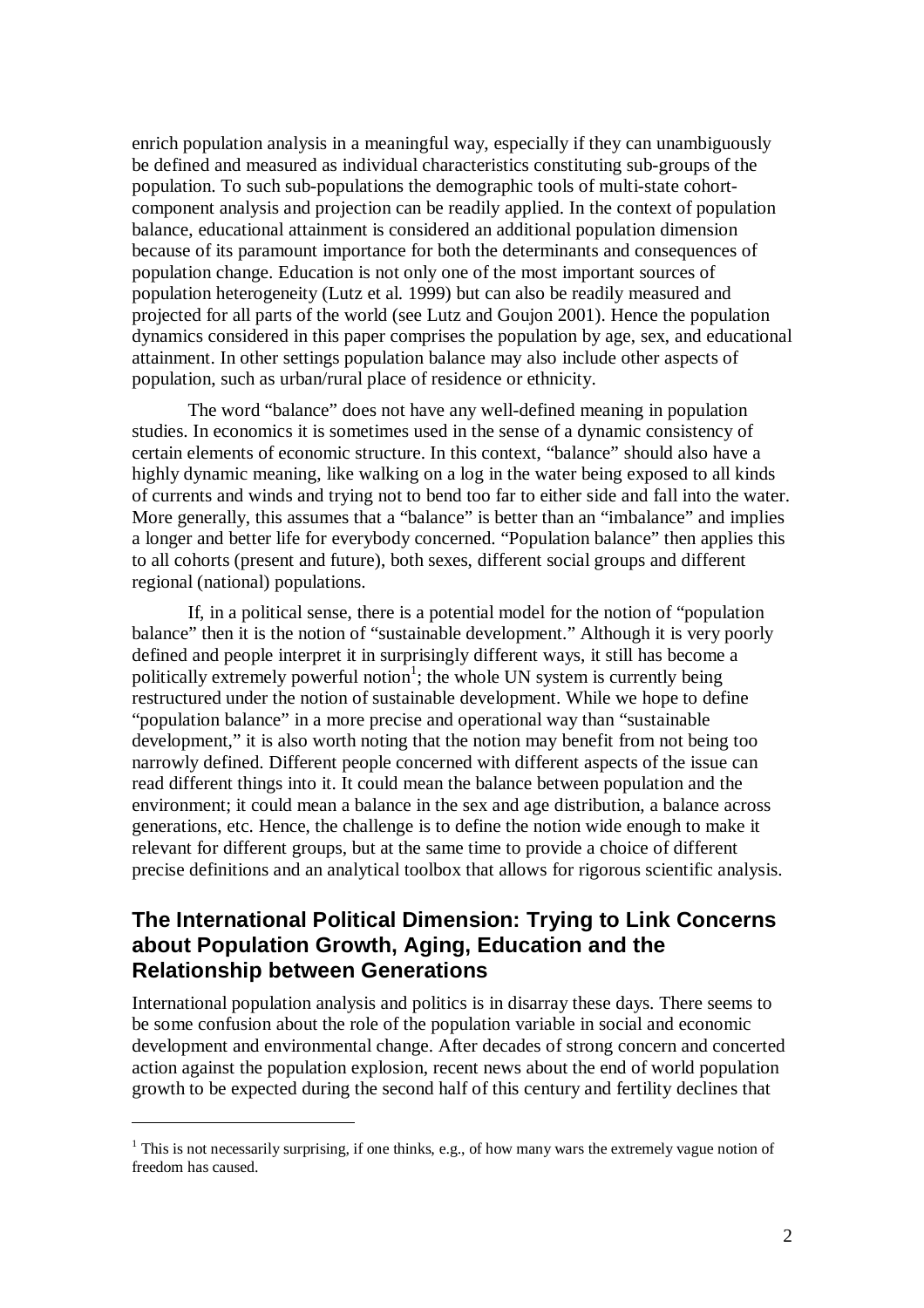are more rapid than expected seem to make these concerns less relevant, even though in individual world regions very strong growth is still to be expected. In parallel the process leading up to the 1994 Cairo Conference on Population and Development has brought a strong shift of emphasis from macro-level population concerns to individual rights and reproductive health concerns, i.e., an almost exclusive focus on the individual welfare dimension. Macro-level population-related considerations, which also impact on individual welfare, but in a more indirect way, were not given much attention. As an institutional consequence, e.g., in many national development agencies, the population offices, if they still exist at all, have become subsections of departments of health.

The population issue has largely become a specific sub-concern of health. But there is clearly more to population than one aspect of human health, the age-structural aspects discussed in this seminar being a good example, population-environment interactions being another important one. In the famous "Cairo Consensus," the Cairo Programme of Action mentions some of these macro issues, but there is no convincing substantive link between the main focus on reproductive health and the macro-level consequences of fertility trends. One cannot help feeling that these macro concerns were simply added in an unconnected fashion in order to satisfy some of the people who "were still stuck in the population concerns of yesterday," as some delegates put it informally. Reproductive health and individual welfare more generally are clearly very important aspects of population, but there is an urgent need to substantively link them to the population related macro-level concerns.

Simultaneously, but completely unrelated to this "Cairo Concensus," concern about population aging grew in some of the developed countries, especially in those that have been experiencing fertility well below replacement for several decades. This macro-level population concern tends to concentrate mainly on the sustainability of existing pension schemes, but also relates to expected impacts on productivity and international competitiveness and more recently on the need to rethink immigration policies. There is a rapidly increasing scientific literature and a rapidly increasing international concern. Yet in international fora the aging concerns tend to be treated in a completely unrelated way to the population growth and population-environment concerns and the individual-level reproductive health, female empowerment and freedom of choice concerns. There seems to be a need for some sort of an umbrella concept that links these two macro-level population concerns to each other and relates them to these individual-level concerns.

Another issue that gains prominence over the decades is that of intergenerational equity. Interestingly, this concern originally arose independently from all of the abovementioned population discussions although it is now clearly related to the concern about population aging. But the intergenerational dimension came to international political prominence through environmental concerns and the very definition of sustainable development (as given by the Brundlandt Commission). This definition is explicitly based on intergenerational concerns, i.e., improving living conditions without compromising the possibilities of future generations to meet their needs. More recently in the context of pension reforms in Europe that will become necessary due to expected population aging and the great dependence of pay-as-you-go pension systems on relative sizes of age groups, there is increasing concern over the fact that an everincreasing burden of the pension load is put on the shoulders of the younger and smaller cohorts. The degree to which the younger generations will be unduly hit by this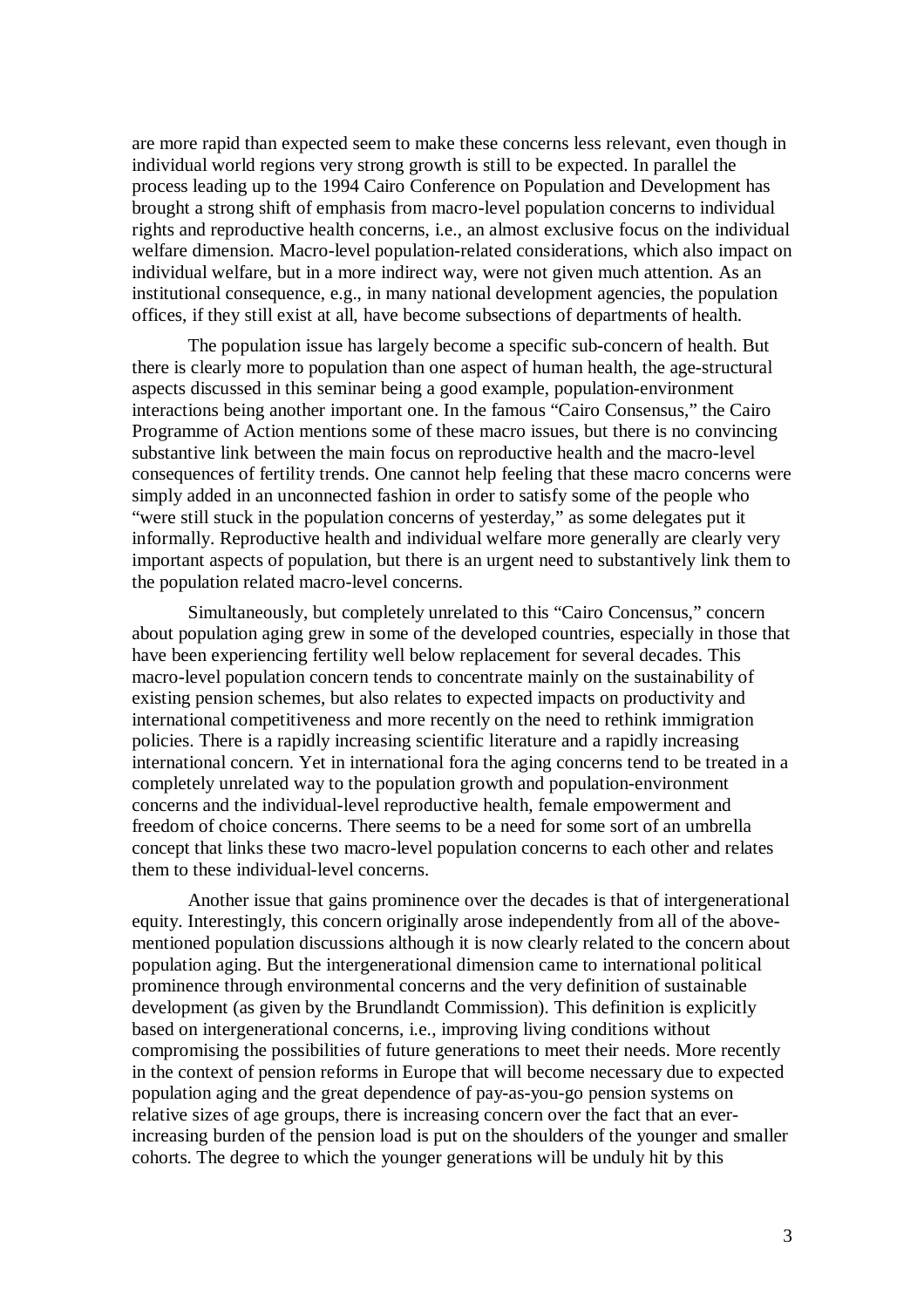depends, of course, also on the future course of productivity gains. This second factor shall be approximated by education in this paper.

Education and human capital formation have become another important force seen to influence both the consequences of rapid growth and rapid aging, because they are directly related to the productivity changes associated with changes in the age composition. Especially in the context of developing countries the World Bank has recently announced that education would be its top priority. But future productivity gains that are likely to be associated with higher technical skills are also seen as a possible solution to ameliorating the consequences of population aging. Because the educational composition of the total population and the educational enrollment rates of the young cohorts are not independent from age structural changes (e.g., if the youngest cohorts grow too rapidly, enrollment rates cannot keep pace) these two things should be viewed together. Hence both age structure and education, independently and in their interaction, play an important role in economic growth and consequently in intergenerational equity. The joint consideration of both may serve as a binding element between growth and aging concerns under a concept of "population balance."

# **The Dynamics of Changing Age Structures: Analytical Approaches and Empirical Applications**

When talking about analytical approaches to describe and analyze age-distributional changes over time, fairly simultaneous but independent work by Sam Preston (Preston and Coale 1982; Horiuchi and Preston 1988) and Nathan Keyfitz (1987, 1990) comes to mind. In the following we will shortly discuss their approaches and give some empirical illustrations. We will also propose a new indicator tentatively called "cohort succession ratio" (CSR).

Following earlier work by Ansley Coale on a generalization of the stable population model to deal with variable growth rates, Horiuchi and Preston (1988) published a paper in *Demography* entitled "Age-specific Growth Rates: The Legacy of Past Population Dynamics." This paper demonstrates how the widely available but rarely used sets of age-specific growth rates in a population can be used to reconstruct all the pertinent features of a population's demographic history that are required to relate major demographic functions for a particular period to one another. They derive a formula,

$$
\ln \frac{N(a,t)}{n(a,t)} = -\int_0^a r(x,t) dx,
$$

which implies that the current age distribution *N(a, t)* can be obtained by deriving the underlying stationary distribution  $n(a, t)$  and converting it into the actual distribution by using age-specific growth rates,  $r(x, t)$ , at age *x* and time *t*.

The density function of the stationary population is derived from current births and mortality schedules as given by

$$
n(a, t) = B(t)p(a, t),
$$

where  $n(a, t)$  is the size that the cohort aged *a* at time *t* would attain if the cohort had the size *B(t)* at birth and had mortality experiences as observed at time *t*.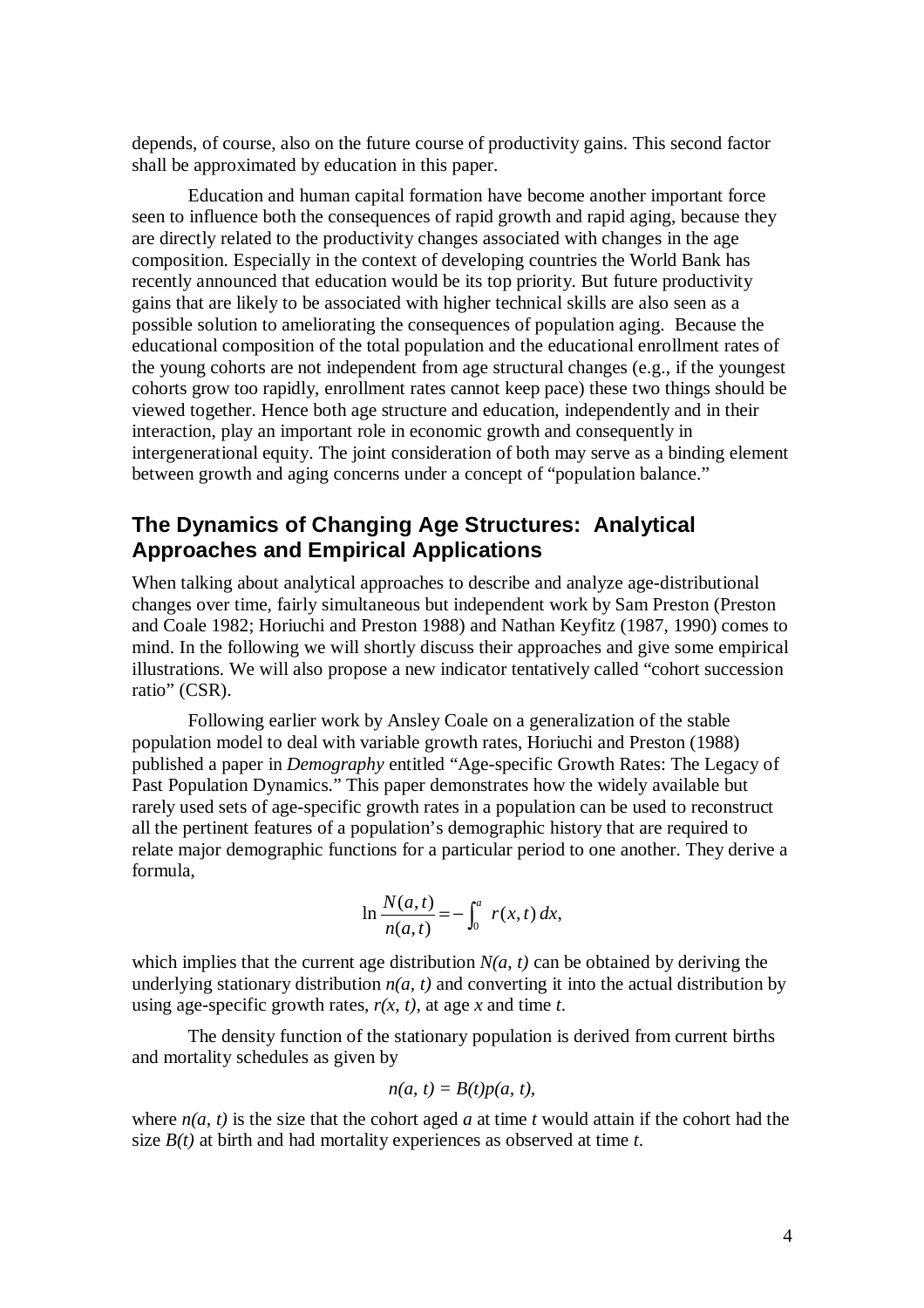This concept has been used mainly to make estimates from incomplete data. But age-specific growth rates also provide useful information about the history of a population for periods during which vital rates were not recorded. Whether and how this approach can be used in addressing future population-related challenges needs further exploration.

Nathan Keyfitz's work on the issue essentially grew out of his empirical work in advising the Indonesian government on population-related challenges and the analysis of past and likely future world population trends. It may be best known under the keyword "international youth cohort" (Keyfitz 1990). This work focused both on the reconstruction of the onset of the post WWII population growth and on the possible consequences of age-structural discontinuities. In his 1987 paper entitled "The Demographic Discontinuity of the 1940s" he reconstructs the onset of the "population explosion" through the analysis of intercohort increases as given in more recent censuses. As an analytical tool Keyfitz mainly uses difference analysis (Keyfitz 1990). By describing the first and second differences between the sizes of subsequent cohorts in an often graphical manner, the demographic discontinuities become readily visible.

Although much of Keyfitz's work in this field is being used for the same purpose as that of Preston and others described above, namely the reconstruction and decomposition of past trends, Keyitz also extended his work into the future and makes projections of likely future discontinuities as embedded in the pattern of cohorts already born. Occasionally, he drew inferences beyond the limits of demography by, e.g., suggesting that during the mid-1990s Indonesia may see some major political shake up due to the numerous rather well-educated youth cohort entering the labor market (Keyfitz 1988). This bold forecast turned out to be quite accurate.

In studying intercohort changes, whether it is done through age-specific growth rates or differences between cohort sizes, both Preston and Keyfitz limit their focus to the comparison of adjacent cohorts. In the broader context of studying the implications of population aging and issues of intergenerational equity, it is useful to apply a more general scheme that generally describes the relationship between any two cohorts at a given time. To do this we introduce the notion of cohort succession ratios.

A cohort succession ratio can be defined as follows,

$$
CSR\left( a,x,t\right) =N\left( a,t\right) /N\left( a+x,t\right)
$$

with *N* standing for total population (of both sexes) and the indices *a* for age (indicating either single or five-year age groups), *t* for time, and *x* for the age difference in years for the cohorts to be compared.

In the case of  $x = 1$  (or 5 in the case of five-year age groups) the pattern of CSRs should be very similar to that of age-specific growth rates and first difference because all compare adjacent cohorts with only the metric being different.

Figures 1a–e give empirical illustrations of the patterns of the different measures discussed over age and time for China. The data are five-year age groups from 1950 to 2050 as given by the UN (1999) estimates and projections. Figure 1a simply gives a 3-D plot of the total population of China (without Hongkong) for men and women combined. It shows that in 1950 China had a very young age distribution with some scars of history. Up to the 1970s the population at all age groups (interrupted by the turmoil of the 1960s) grew sharply with the movement along cohort lines clearly visible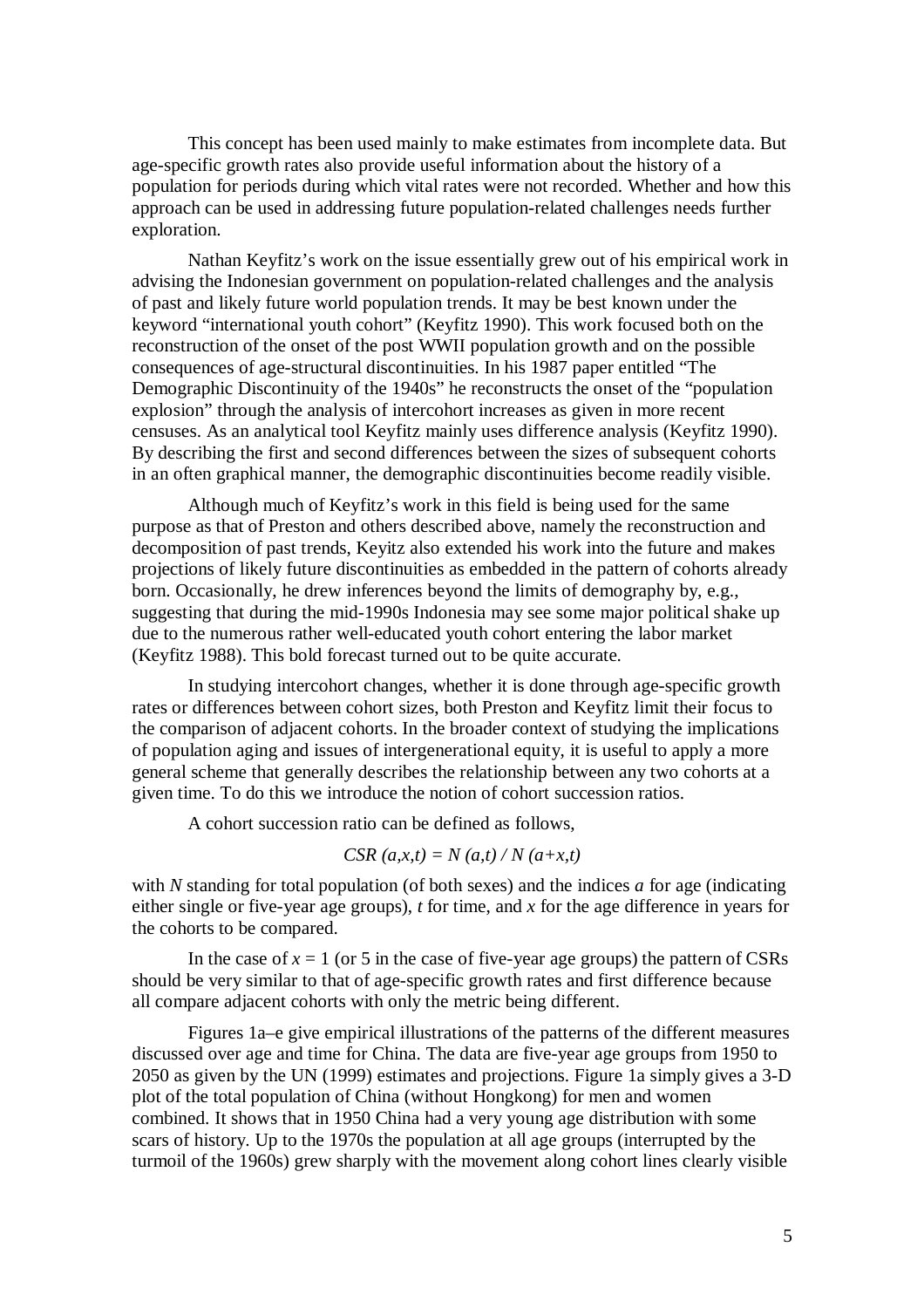as ridges on the graph. Mortality improvements are shown by the fact that the ridges become more horizontal over time, i.e., there is less attrition of cohorts over time. After that low fertility results in declining initial sizes of birth cohorts with strong echo effects from the adult age distribution.

The first differences (calculated as the differences in size between the same fiveyear age groups in year *t*+5 minus that in year *t*) are plotted in Figure 1b. They give an even more pronounced picture of the consequences of the fertility trends and the associated echo effects on the starting sizes of cohorts. After the period of high fertility in the 1950s, there was a short but steep cut around 1960 associated with the great leap formward (which with some imagination is also seen in terms of higher mortality through a different inclination of the ridge). After recovery of fertility, another steep decline followed during the late 1960s. Finally, during the 1970s the consequences of the strict one child per family law became evident. The picture is somewhat distorted due to the fact that it only looks at the trends of five-year age groups. The data base probably includes a lot of estimated and smoothed data, especially for the older cohorts. The graph of second differences (Figure 1c) shows the same pattern in an even more pronounced fashion.

Figures 1d and 1e give the age-specific growth rates and the cohort succession ratios for subsequent cohorts. As expected these two indicators show rather similar patterns. Since these measures operate on a relative scale and are more sensitive to data problems, especially in the older age groups with few members, these graphs are restricted to the population below age 50. One thing is very clear from the comparison of all these figures. The strong fluctuations in Chinese fertility during the past decades are likely to produce strong waves of echoes, even in the case of almost constant future fertility as assumed by the UN.

One strength of the CSRs, as compared to the other measures, is the possibility of comparing non-adjacent cohorts. Figures 2 to 4 present such indicators for China, Thailand and Singapore. One ratio compares the youngest cohort (age 0-4) to the cohort aged 25-29. Since this 25-year difference is close to the mean age of childbearing, the ratios can be roughly interpreted in the sense of a gross reproduction rate that to some degree adjusts for infant and child mortality, or a net reproduction rate not considering the mortality of ages 5-24. Before 1970 this ratio tends to be above two in all three countries, indicating that the size of the youngest age group was more than twice that of the age group 25-29. In all three countries fertility decline brings down the ratio thereafter. In Singapore, a level below 1.0 has already been reached in 1980. Singapore is special in the sense that immigration of young adults has a great influence on these ratios.

The other ratio plotted in Figures 2 to 4 is of those aged 20-24 (a typical age for entering the formal labor market) and those aged 60-64 (a typical age for retiring, at least in industrialized countries). Hence, as a rough approximation this ratio could possibly describe labor force replacement (those entering divided by those leaving). If this ratio is above 1.0, the labor force is growing. In all three countries we see a very strong growth in the labor force between 1950 and the present. As to the future, Singapore will first reach a situation in which the labor force replacement will fall below 1.0. In Thailand and China, this is only likely to happen after 2020.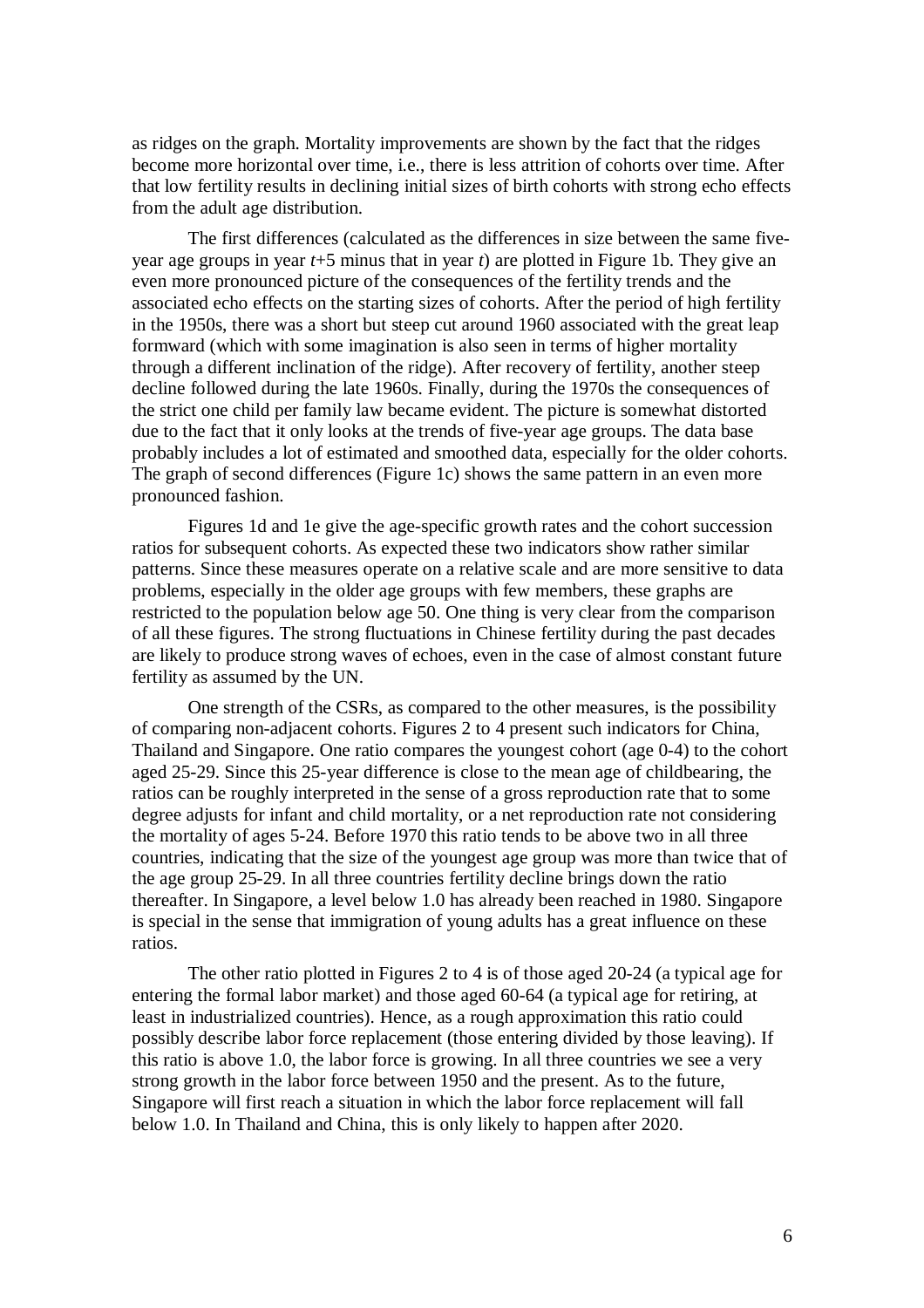

Figure 1a



Figure 1b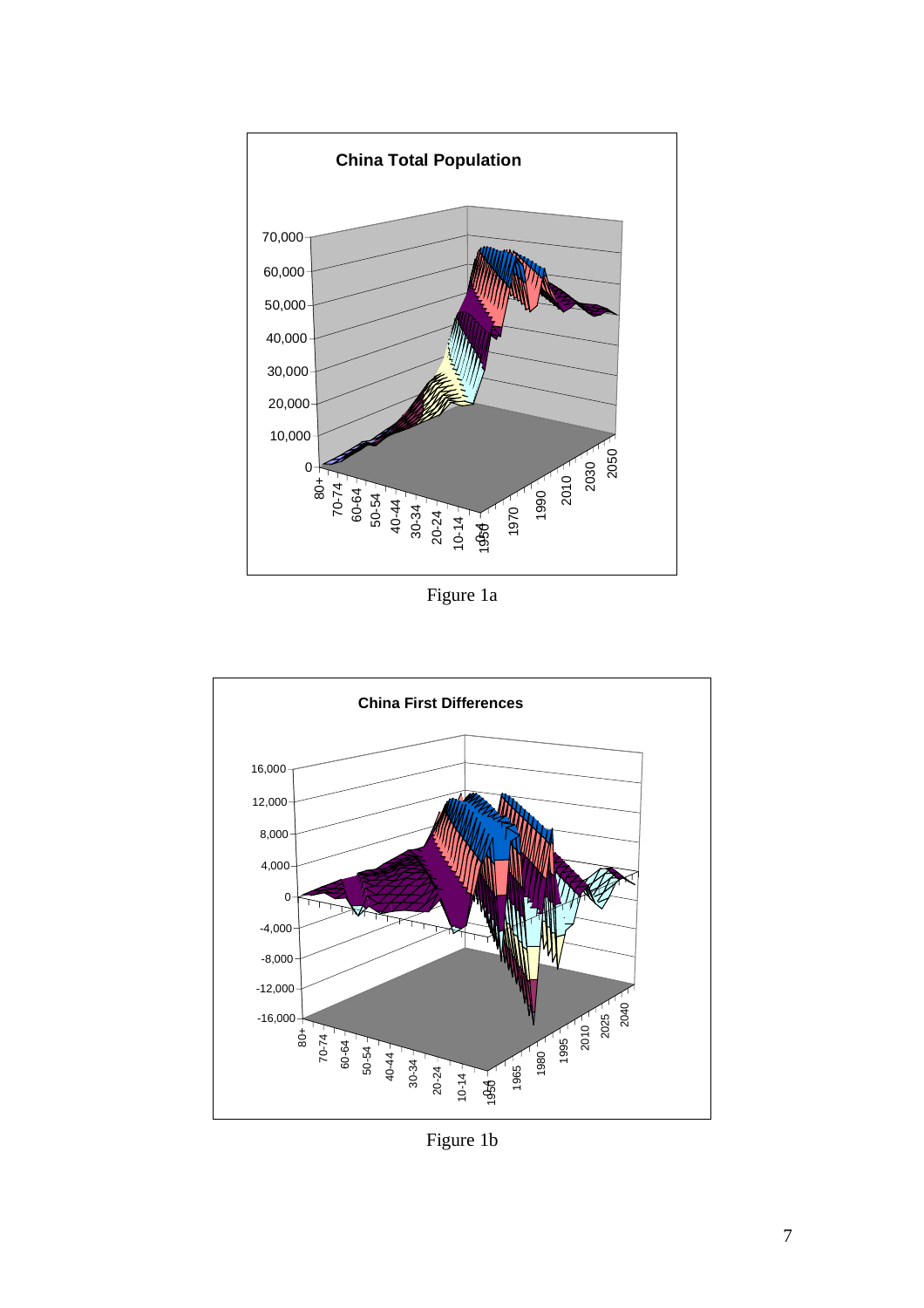

Figure 1c



Figure 1d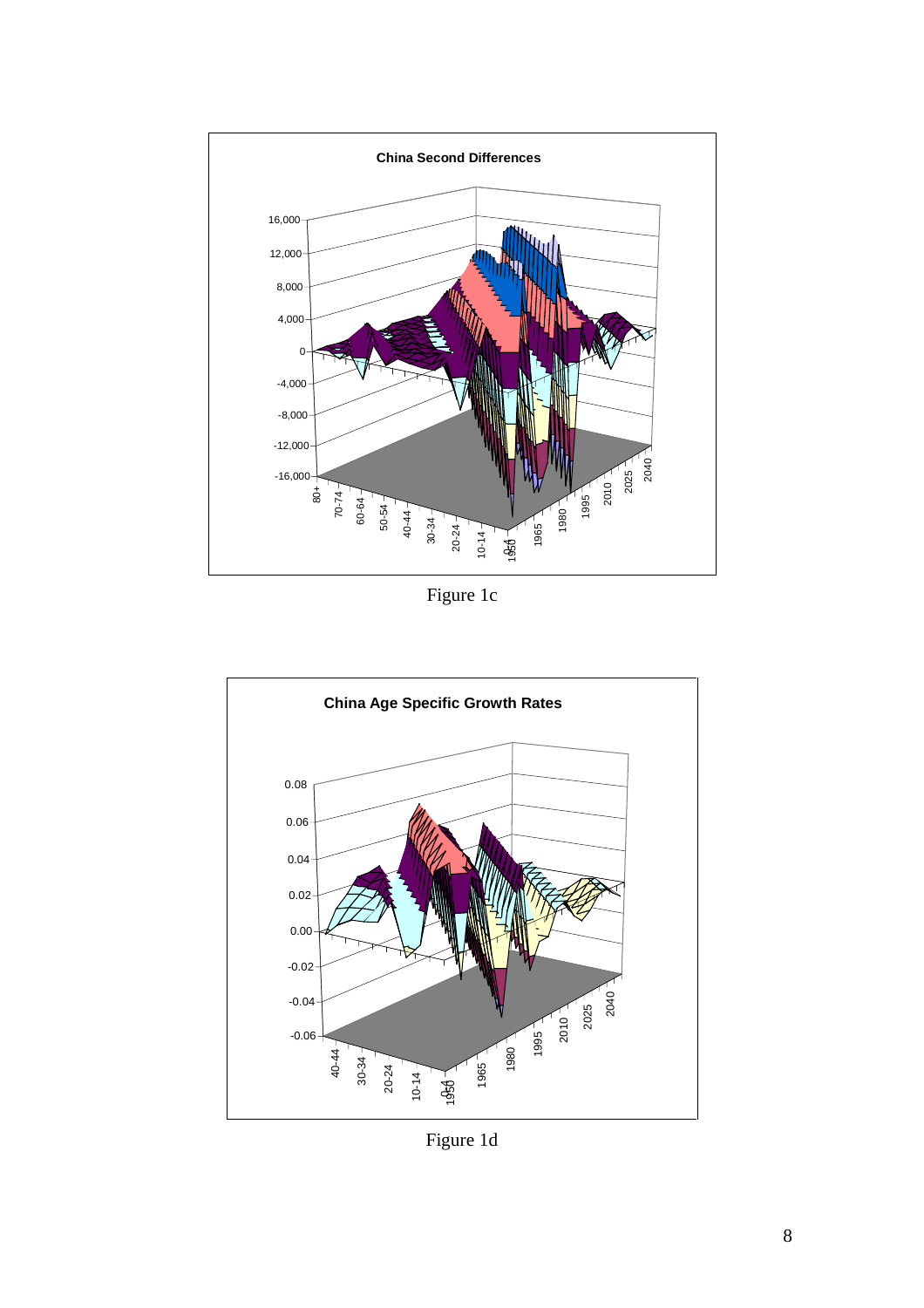

Figure 1e



Figure 2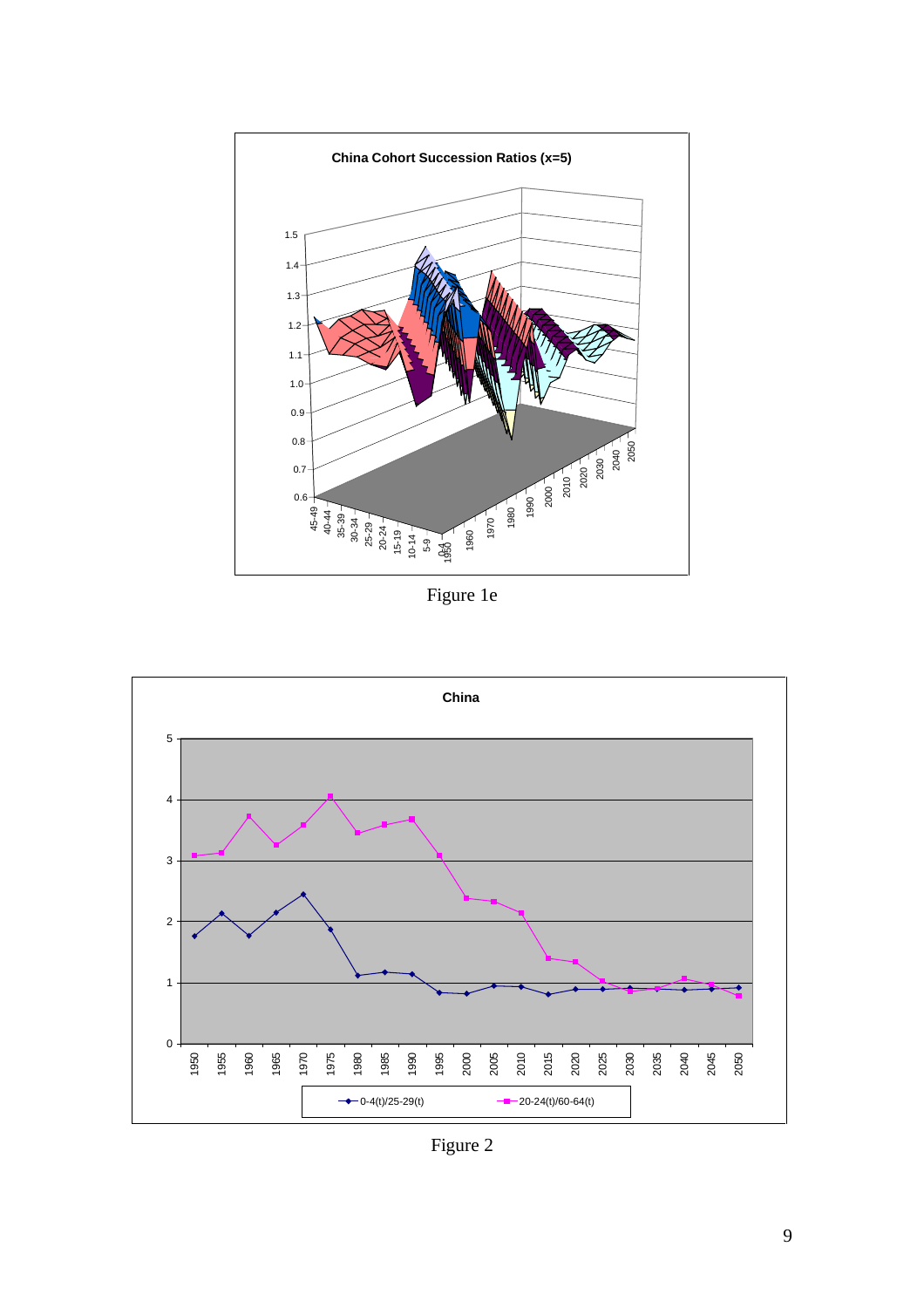

Figure 3



Figure 4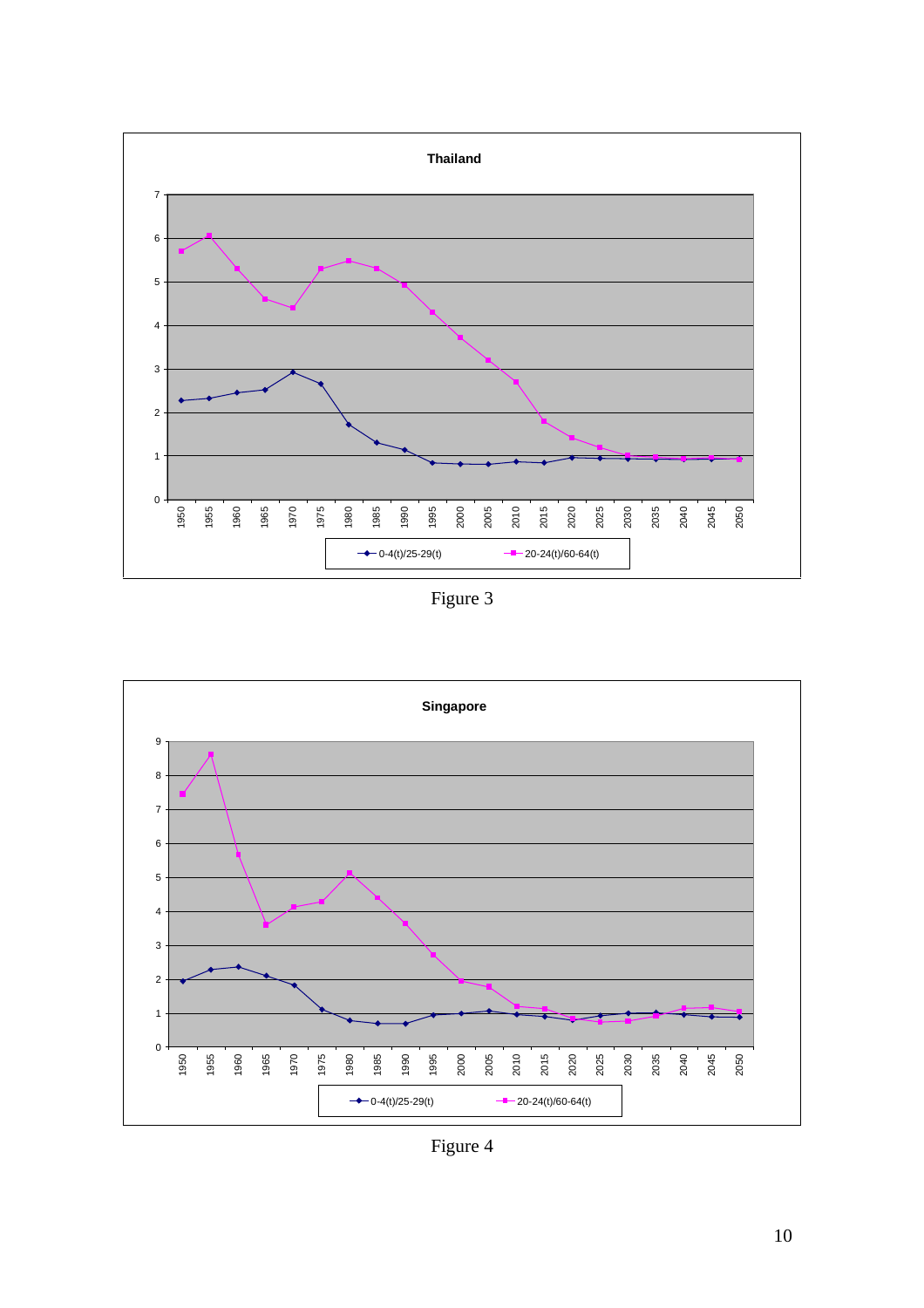We have to do more to move this analysis toward incorporating the aspect of human capital formation. This is important for answering the question whether, e.g., a labor force replacement ratio below 1.0 is something to be concerned about. Since educational attainment of the labor force is a most important determinant of future productivity and hence impacts on the future standard of living and intergenerational equity, we will have to find a way to include it into these calculations.

Table 1 gives some very simple calculations based on the recently produced projections of educational attainment for 13 world regions (Lutz and Goujon 2001). These first global forecasts of the population by educational attainment distinguish between four educational groups: no education, some primary, some secondary and some tertiary. For the purpose of simple calculation, we combine them into two groups and simply assume that those aged 20-65 with no or some primary education have a productivity of 1.0, and those aged 20-65 with some secondary or higher education have a productivity of 2.0. Those below age 20 and above age 65 are assumed to be not productive in this model. Table 1 presents a ratio calculated in the following way: The number of working age (20-65) men and women with higher education is multiplied by the factor of 2.0 and added to the working age population with lower education. This sum is then divided by the total population (all ages) in the given year. This ratio can be interpreted as a measure of the age- and education-dependent productivity of given populations.

Table 1. Change in age- and education-dependent productivity for selected world regions. Men and women aged 20-65 with no and some primary education have a productivity of 1.0; those with secondary and tertiary education, 2.0. Based on IIASA's educational projections (in millions).

| Region            | 2000      |         |      |         | 2030      |         |      |           |
|-------------------|-----------|---------|------|---------|-----------|---------|------|-----------|
|                   | (1)       | (2)     | (3)  | $(4)$ * | (1)       | (2)     | (3)  | $(4)^{*}$ |
|                   | Low<br>ed | High ed | Pop  | Ratio   | Low<br>ed | High ed | Pop  | Ratio     |
| South Asia        | 498       | 191     | 1367 | 0.64    | 731       | 492     | 2030 | 0.84      |
| China Region      | 449       | 391     | 1408 | 0.87    | 274       | 749     | 1617 | 1.10      |
| Pacific Asia      | 169       | 94      | 476  | 0.75    | 179       | 218     | 605  | 1.02      |
| Western<br>Europe | 75        | 201     | 456  | 1.05    | 25        | 247     | 480  | 1.08      |
| North<br>America  | 9         | 177     | 314  | 1.16    | 15        | 199     | 390  | 1.06      |

\* (4) =  $[(1) + 2 \times (2)]/(3)$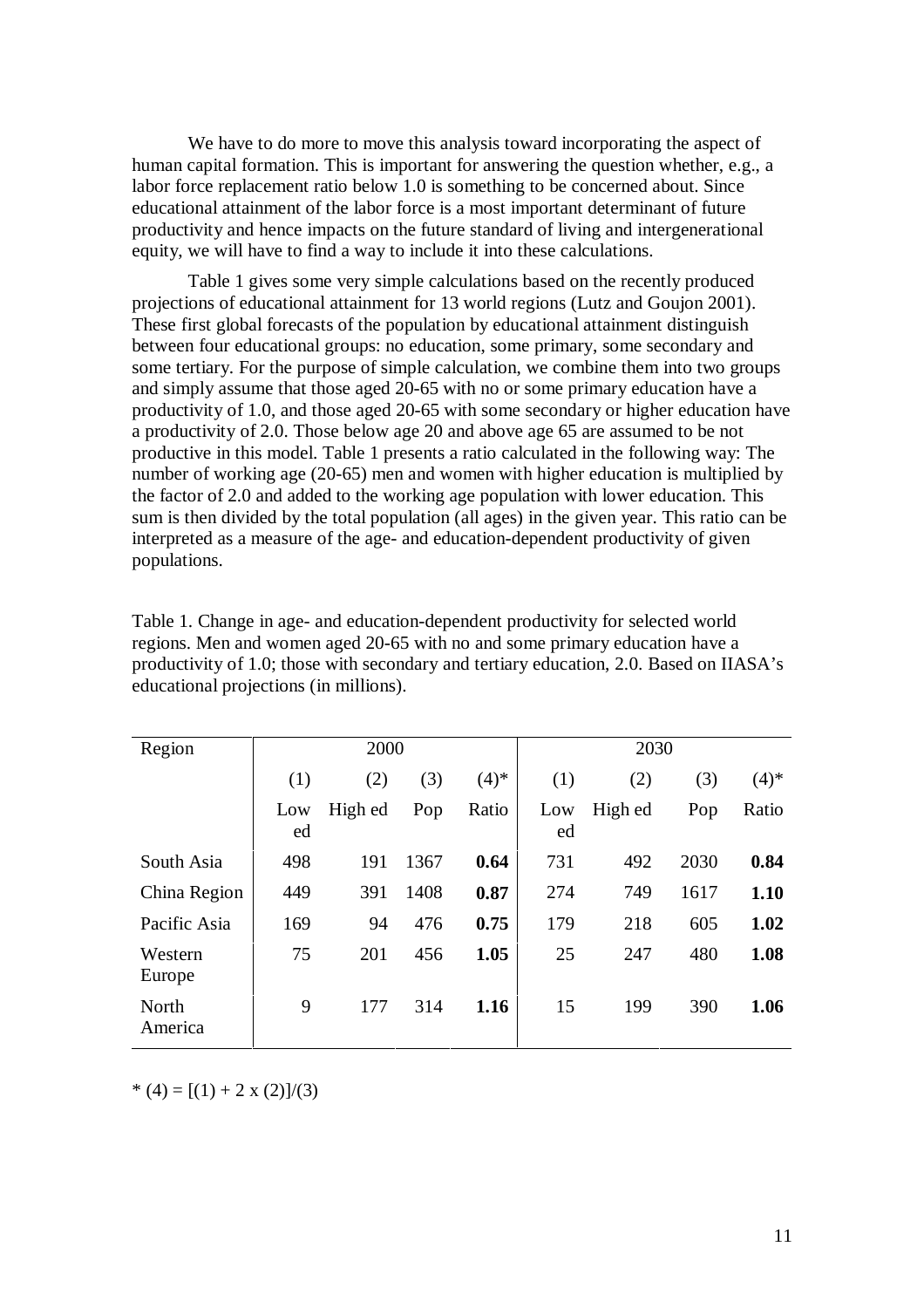Table 1 presents these calculations for five selected world regions. South Asia has the lowest ratio in 2000 and is likely to have the lowest one in 2030, despite some improvements. The main reason for this poor performance is the low educational level of the total population combined with still high youth dependency. The China region, which has a comparable total population size in 2000, has much better starting conditions in 2000 (even better than South Asia will have in 2030) due to strong past investments in education and lower fertility. By 2030 China is likely to reach a high level of 1.10 which, according to our specifications, will be higher than the age and education-dependent productivity ratios for Western Europe and North America (of course, these measures do not give special attention to highly-advanced technological skills). But these trends clearly indicate that China will strongly gain in terms of international competitiveness. The region of Pacific Asia, which includes most of Southeast Asia, is also set for an impressive improvement. While being between China and South Asia in 2000, it is likely to have even more impressive gains in age-and education-dependent productivity than China.

But even this weighting by education does not yet bring us to a full operationalization of intergenerational equity concerns in the context of "population balance." To make further progress in this direction, for the time being we will leave the realm of empirical data and enter the world of simulation.

# **A First Attempt to Simulate Age, Cohort and Human Capital Aspects of "Population Balance"**

Population balance can mean many things. For example, it could mean population in balance with its environment. It could mean a balance of sex or age groups. It could mean a population whose growth is in balance with the growth of the capital stock and infrastructure that it needs for its production. But it would be difficult to understand "population balance" if we were to integrate them all into a single very complex framework. Instead, we go to the other extreme of producing a simple model of population in balance between its period aspect (production) and its cohort aspect (lifetime consumption). By studying first this aspect of population balance and later adding other elements to it, we hope eventually to produce a rich understanding of "population balance."

Population in balance with its environment is commonly discussed under the rubric of "sustainable development." In that context, the definition of balance is clear. Generations that come first are not to consume and produce in such a way that future generations are denied the possibilities that the earlier generations possessed. More briefly, balance is intergenerational equity. Because of the importance of intergenerational equity itself and because we anticipate soon adding environmental balance to our framework, we interpret balance here to mean intergenerational equity.

We assume a one-sex population closed to migration and with fixed age-specific mortality rates. There are two types of people: those with education and those without education. Two things are allowed to vary exogenously over time: age-specific fertility rates, summarized by the total fertility rate (TFR), and probability of a young person becoming educated.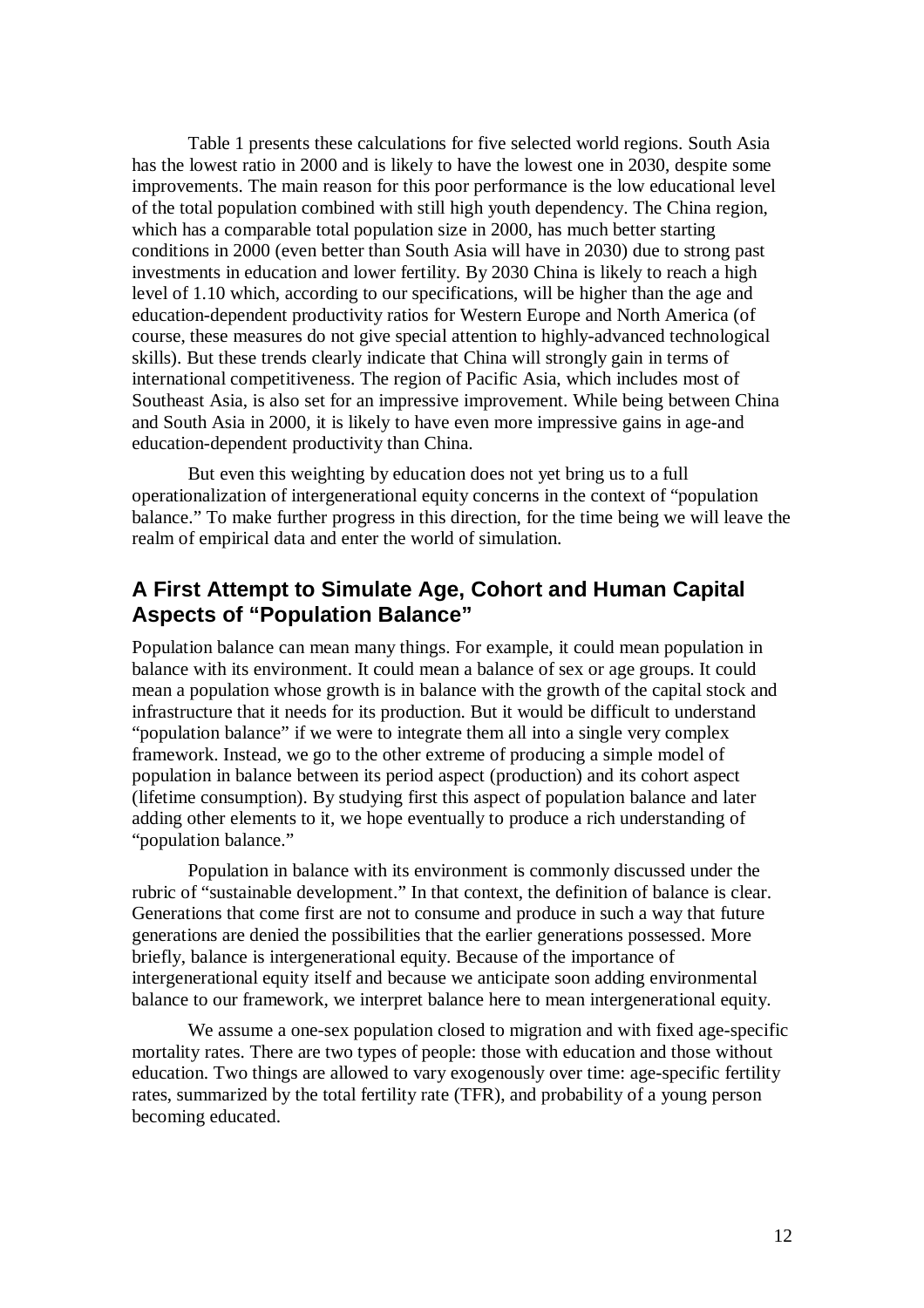The life cycle is assumed to have three stages. In the first, children consume, either acquire education or not, but do not produce. In the second, adults consume and produce both children and output. In the third, retirees consume, but again do not produce output. Output in any year depends on the numbers of educated and uneducated people in the second stage weighted by their relative productivities.

$$
Y(t) = N(2, t, u) \cdot \pi(u) + N(2, t, e) \cdot \pi(e), \qquad (1)
$$

where  $N(2,t,u)$  is the number of uneducated people in life cycle stage 2 in year *t*,  $\pi(u)$ is the productivity of unskilled workers, and  $N(2,t,e)$  and  $\pi(e)$  have the analogous interpretations for educated workers.

People aged 6 and above in stage 1 can obtain one year of education every year. Once enrolled in education at age 6, they remain in school or other training to the end of the stage. The enrollment rate at age 6 changes exogenously over time. Each year of education is assumed to cost *E* euros per year. The total cost of education in year *t* is simply the product of the education cost and the number of children in school.

$$
EDCOST(t) = N(1, t, e) \cdot E \tag{2}
$$

where  $N(1,t,e)$  is the number of people in stage 1 who are in school and  $E$  is the per annum cost of schooling.

Output is divided among the people alive at time *t*. People in stage 1 get to consume a fraction, *w(*1*)* of the amount allocated to people in stage 2. People in stage 3 get to consume a fraction  $w(3)$  of the amount allocated to people in stage 2. The two fractions are considered exogenous here.

The income of a person in stage 2 in year *t*, then, is just  $I(2,t)$ , where

$$
I(2,t) = \frac{Y(t) - EDCOST(t)}{w(1) \cdot (N(1,t,u) + N(1,t,e)) + (N(2,t,u) + N(2,t,e)) + w(3) \cdot (N(3,t,u) + N(3,t,e))}.
$$
(3a)

The income of a person in stage 1 in year *t* is

$$
I(1,t) = w(1) \cdot I(2,t), \text{ and} \tag{3b}
$$

$$
I(3,t) = w(3) \cdot I(2,t).
$$
 (3c)

The lifetime average income of a person born in year *c* who survives to his/her  $100<sup>th</sup>$  birthday is:

$$
LIFE(c) = \left[ \prod_{a=0}^{a} I(1, a+c) \cdot \prod_{a=a+1}^{a} I(2, a+c) \cdot \prod_{a=a+1}^{99} I(3, a+c) \right]^{1/100}.
$$
 (4)

Before we look at simulation results from this very simple model, it is perhaps important to strongly emphasize that we do not interpret this to be a realistic model of population and production. To take the model in the direction of greater realism, we would have to incorporate factors such as the capital stock so that we could capture the capital dilution effect of faster economic growth, the environment, so that we could capture diminishing returns generated by fixed resources, endogenous technological change, so that we could incorporate the effects of scale and education on the rates of invention and adoption of new technologies. All of these would greatly complicate the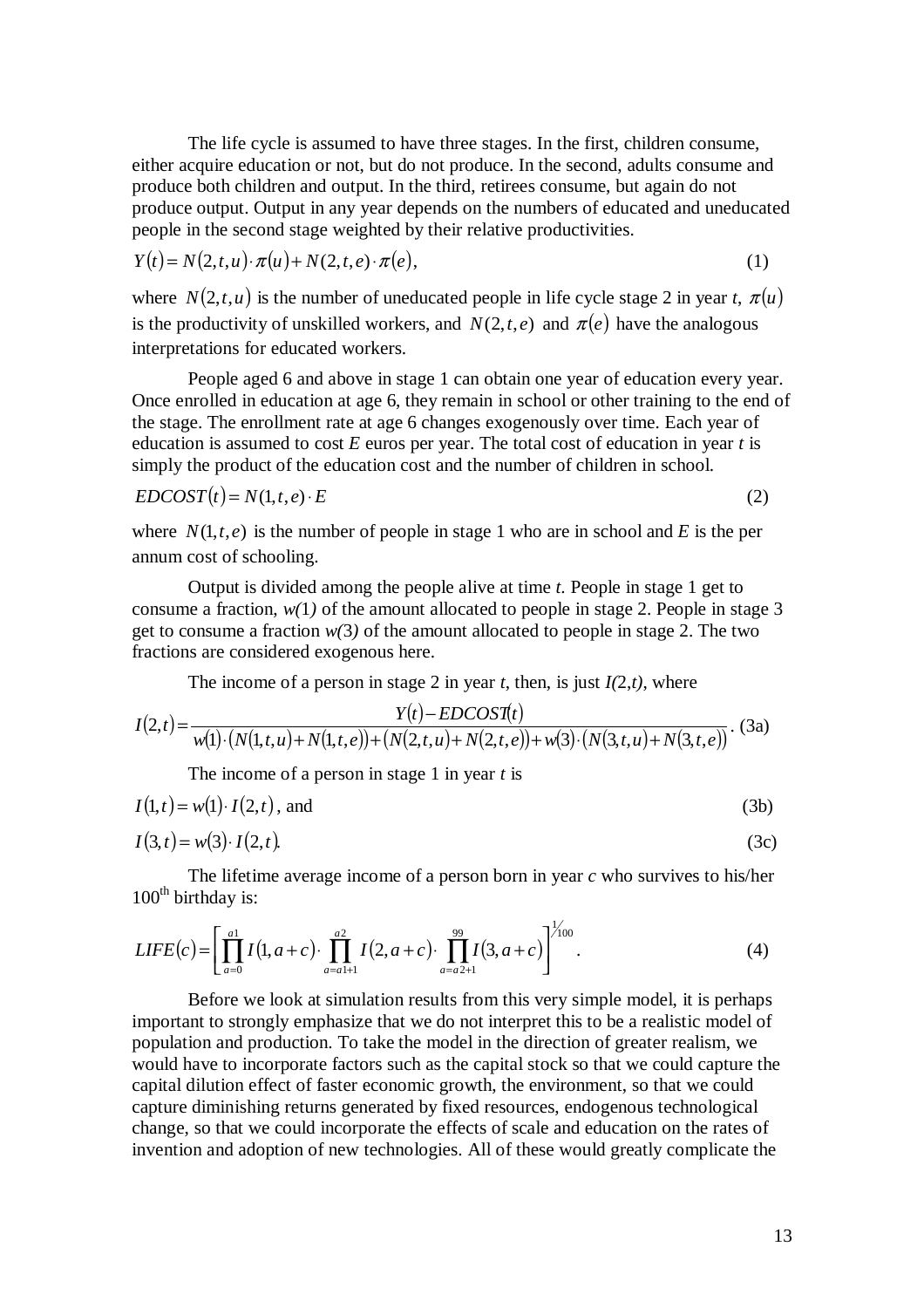model and distract us from the main point that we wish to make here. In the simplest imaginable age-structured model of population, which takes into account both its period aspect (production) and its cohort aspect (lifetime consumption), balance is best.

This model differs from standard economic models by having no discount rates. The logic of balance in the sense of sustainable development requires that all cohorts be treated equally; this rules out discounting across cohorts. Discounting within cohorts is a different matter. Instead of Eq. (4), we could have chosen to look at expected lifetime income, where the expectation was taken over the probabilities of surviving to different ages. Given that we used a life expectancy of birth of 70 years and that it does not vary over the simulations, the results would not have been much different. We have tried here to be as simple and transparent as possible and did not want to introduce any unnecessary complications.

Figures 5 through 9 show simulations of the simple model under the following assumptions:

- 1. Stage 1 lasts from age 0 through age 19. Education and training lasts from age 6 through age 19. Stage 2 lasts from age 20 through age 64, and stage 3 lasts from age 65 through 99.
- 2. Simulations were run for 200 years, resulting in complete lifetime observations on 100 cohorts.
- 3. All simulations are begun from stable population age distributions.
- 4.  $\pi(u) = 100$  and  $\pi(e) = 200$ .
- $5. E=100.$

- 6.  $w(1)=0.4$  and  $w(3)=0.9$ .
- 7. Age-specific mortality rates are taken from the Coale-Demeny model, West life table for females with life expectancy at birth equal to 70.
- 8. The pattern of age-specific fertility rates is that given by the U.S. Bureau of the Census for Argentina in 2000.

Preliminary sensitivity tests shows that the results concerning population balance that we see below are robust to plausible changes in these assumptions.

Figure 5 shows the lifetime incomes of stable populations for three levels of proportion educated for total fertility rates ranging from 0.01 to 6.0. Given the mortality rates that were used, replacement fertility occurs at a total fertility rate of 2.13. $^{2}$  The first thing to notice about this graph is that lifetime income in stable populations has a single interior peak in the range of relevant total fertility rates. Total fertility rates, and therefore population growth rates, that are too high lead to lower average lifetime incomes. Total fertility rates that are too low, and therefore lead to rapid population shrinkage, also cause lower average lifetime incomes.

The shapes of the curves in Figure 5 are the result of two opposing forces. With the mortality rates used here, higher total fertility rates cause the fraction of the stable

 $2^{2}$  For ease of comprehension, total fertility rates are transformed into their usual metric for a two-sex population.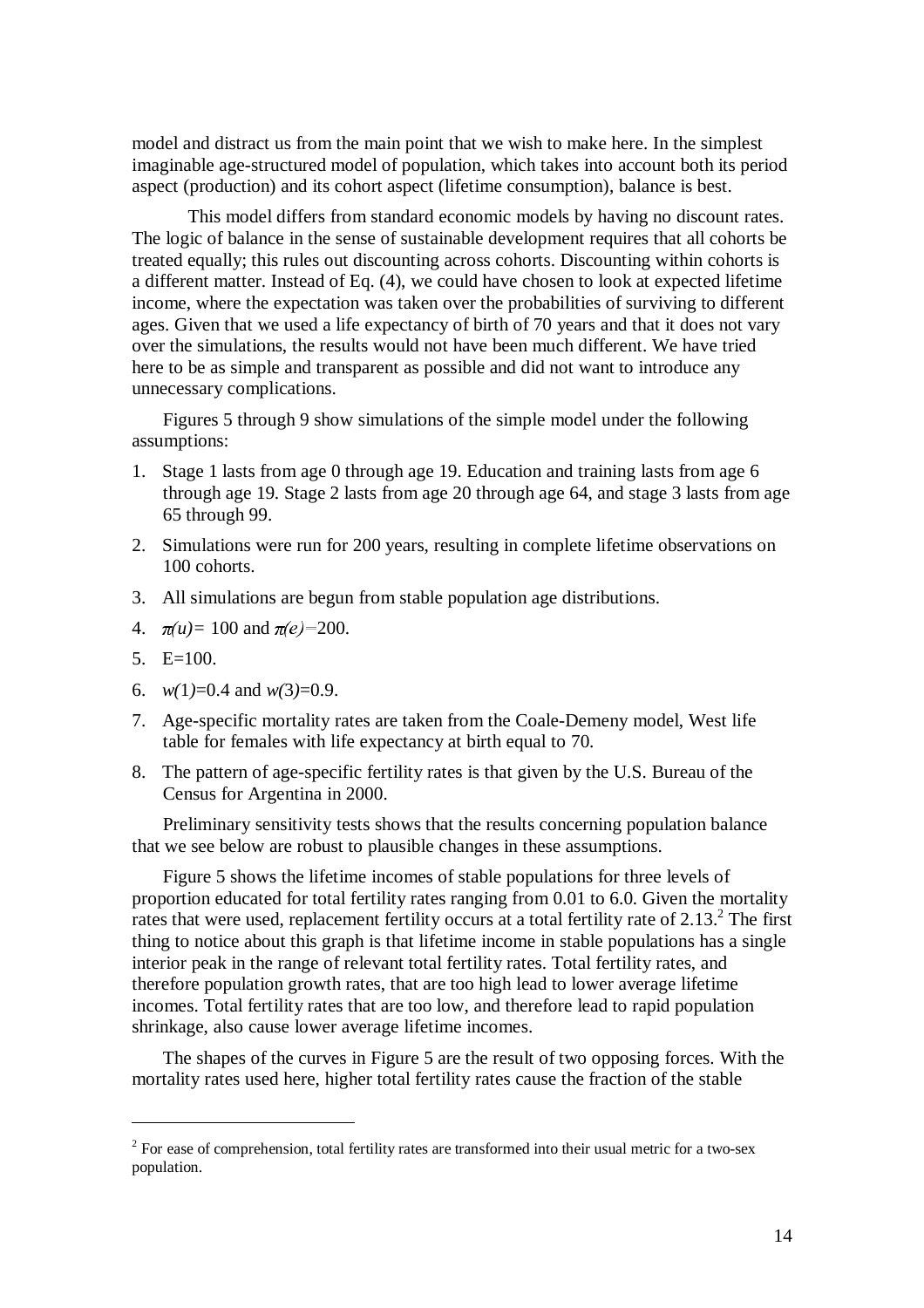population in stage 2 to decline. This, along with the increase in the population in stage 1, causes the numerator of Eq. (3a) to decrease. This is offset to some extent by the age structure effects at stages 1 and 3. According to our assumptions, the population in stage 1 has a lower command over income than the population in stage 3. Higher total fertility rates, therefore, also cause the denominator of Eq. (3a) to decrease.



Figure 5

Figure 5 also shows that the peak level of lifetime income occurs at lower total fertility rates for more educated than for less educated populations. This happens because educating children is a costly process that must occur prior to recouping its benefits. Age structures with lower proportions in stage 1 are therefore somewhat more advantageous.

In Figure 6 we have plotted average lifetime incomes in stable populations for three levels of fertility and for proportions educated between zero and one. Regardless of the level of education, lifetime income is always higher when the total fertility rate is at replacement than when it is either 1.0 or 3.0. This is just another way of seeing the advantage of population balance.

In Figure 7 we can see the effects of an education transition on the lifetime income of people in three different stable populations. The figure shows the average lifetime incomes of the 100 cohorts for which we have a complete 100 years of observation (i.e., simulation).<sup>3</sup> The education transition begins in year 100, when  $85$ percent of the children at age 6 enter school instead of the earlier 15 percent. The three

 $3$  Cohort 1 lives from year 1 through year 100; cohort 2 lives from year 2 to year 101, and so on.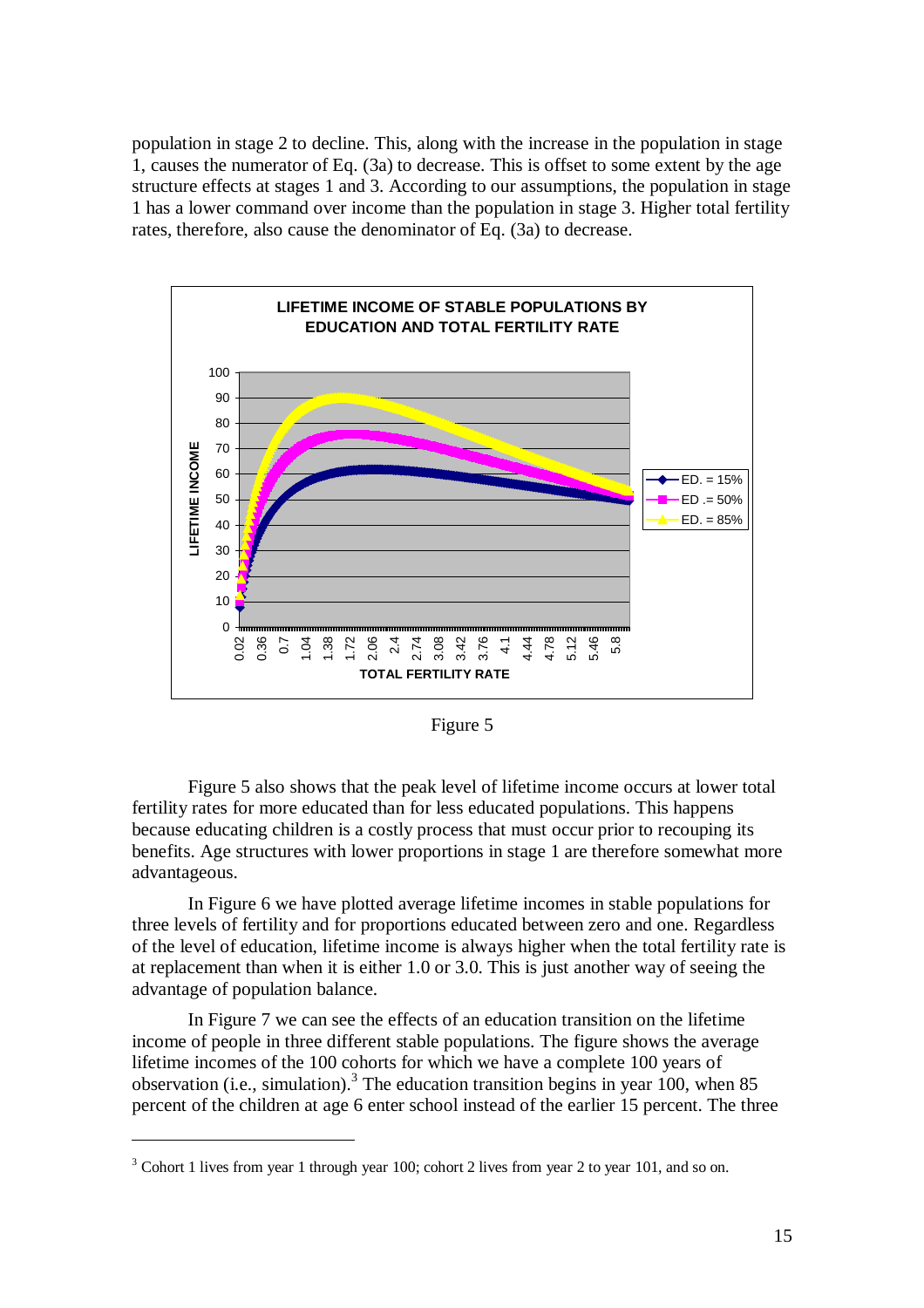cases are again a stationary population associated with replacement level fertility, a growing population with a TFR of 3.0 and a shrinking population with a TFR of 1.0.



Figure 6



Figure 7

The curves in Figure 7 fall and then rise. They fall because people in the early cohorts pay for part of the increased schooling costs when they are elderly and do not live long enough to enjoy any of the increased productivity of the educated children. It rises because eventually the increased productivity of the educated dominates the earlier educational investment costs. Again, we see that balance is best. Lifetime incomes are always higher in the population with replacement level fertility.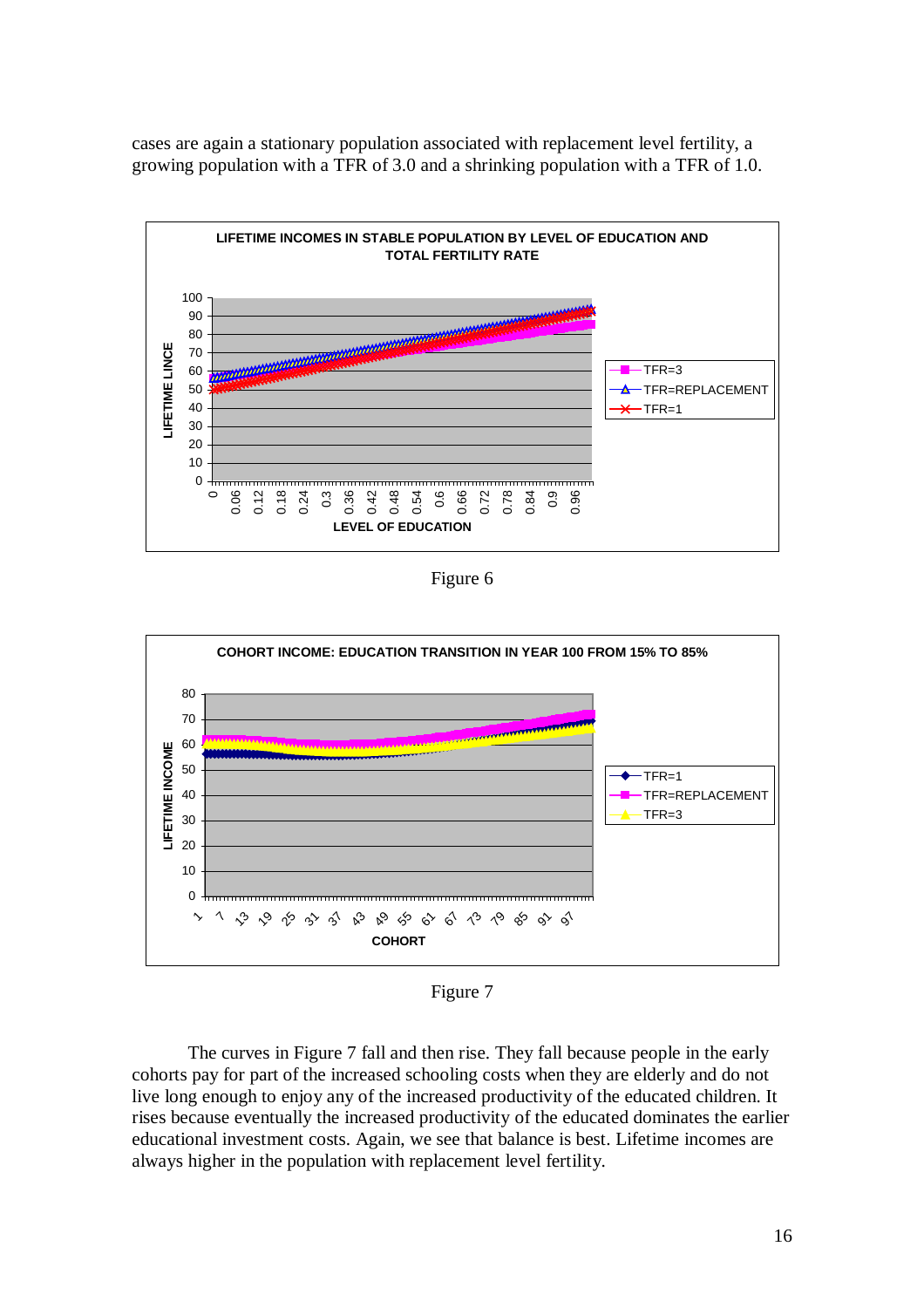Figure 8 is like Figure 7 except that here we look at the effects of a fertility transition from a TFR of 4.0 to a TFR of 2.0 occurring in year 100 in the context of three different levels of education. As we would expect from what we have seen before, these fertility transitions increase average lifetime income at each level of education.



Figure 8



Figure 9

Figure 9 combines the situations of Figures 7 and 8 and looks at the joint fertility and education transitions. All simulations between with the stable age distribution are associated with a TFR of 4.0. We consider three cases. In one the education transition (an increase in the percent educated from 15 percent to 85 percent) precedes the fertility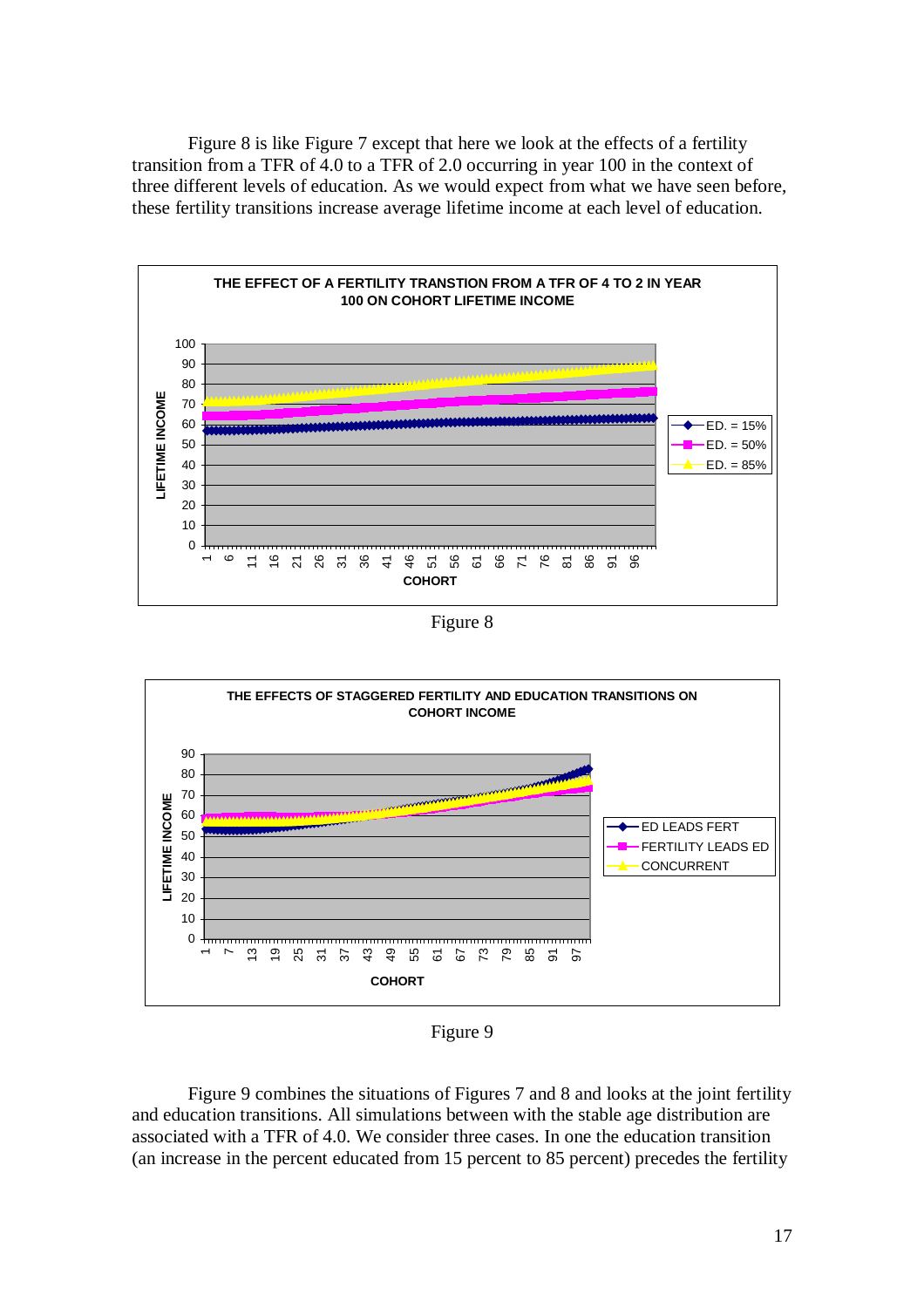decrease (a decrease in the TFR from 4.0 to 2.0). The education transition begins in year 75 and the fertility transition begins 25 years later. In the second case, the timing is reversed and the fertility transition begins in year 75 and the education transition follows 25 years later. In the third case, the transitions are concurrent, both beginning in year 88.

In the case where the education transition leads the fertility transition, lifetime income of the earlier cohorts is suppressed, and lifetime income of the later cohorts is enhanced relative to the situation where the timing is reversed. If we were to consider more cohorts, however, eventually the three lines would coincide as the stable age structures become identical. We could have produced the analogs of Figures 8 and 9 for transitions from a TFR of 2.0 to a TFR of 1.0. Regardless of the timing of the transitions, lifetime incomes would fall.

We have shown that population balance appears in the simplest possible agestructured model of consumption and production. The problems of rapid population growth and rapid population shrinkage are indeed two sides of the same coin.

## **Outlook**

This paper has presented a first and rather scattered attempt in defining a new concept tentatively called "population balance." It first discusses the desirability of such a concept bridging the population growth and population aging concerns by giving explicit consideration to the implications of age-structural changes and by endogenizing human capital formation. In this paper the key criterium of sustainability, namely intergenerational equity, is being discussed and simulated in the context of comparing lifetime income across cohorts. A next step will be to expand the model to explicitly incorporate environmental constraints and feedbacks.

### **References**

- Horiuchi, Shiro and Samuel H. Preston. 1988. Age-specific growth rates: The legacy of past population dynamics. *Demography* 25(3):429-441.
- Keyfitz, Nathan. 1990. The profile of intercohort increase. *Mathematical Population Studies* 2(2):105-117.
- Keyfitz, Nathan. 1988. The Asian road to democracy. *Society* 26(1):71-76.
- Keyfitz, Nathan. 1987. The demographic discontinuity of the 1940s. Working Paper WP-87-92. Laxenburg, Austria: International Institute for Applied Systems Analysis.
- Lutz, Wolfgang, Anne Goujon, and Gabriele Doblhammer-Reiter. 1999. Demographic dimensions in forecasting: Adding education to age and sex. Pages 42-58 in W. Lutz, J.W. Vaupel, and D.A. Ahlburg (eds.), *Frontiers of Population Forecasting*. A Supplement to Vol. 24, 1998, *Population and Development Review*. New York: Population Council.
- Lutz, Wolfgang and Anne Goujon. 2001. The world's changing human capital stock: Population forecasts by educational attainment. Forthcoming in *Population and Development Review*. New York: Population Council.